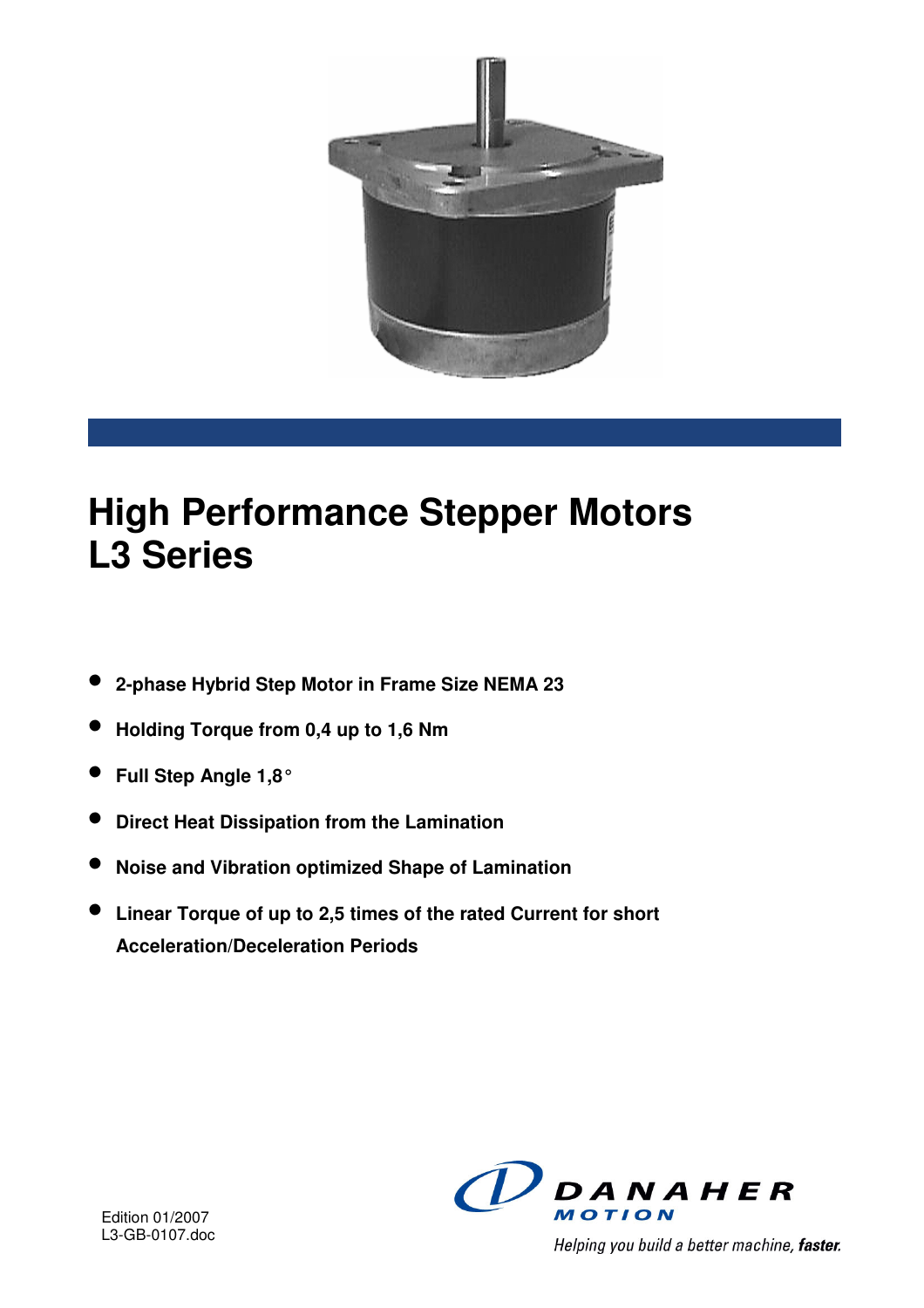#### **Technical Data (Standard Types)**

|                                            |              | L33RFE-00N-NN-00  |       |      |      |
|--------------------------------------------|--------------|-------------------|-------|------|------|
|                                            |              | L32RFD-00N-NN-00  |       |      |      |
|                                            |              | L31RFD-00N-NN-    |       |      |      |
|                                            |              |                   | 00    |      |      |
| <b>Holding Torque</b>                      | $M_H$        | Nm                | 2,8   | 4,8  | 7,6  |
| (bipolar, 2 phases parallel connected)     |              |                   |       |      |      |
| Rated Current per Phase (bipolar parallel) |              | A                 | 6,0   | 6,0  | 9,0  |
| Rated Current per Phase (bipolar serial)   |              | A                 | 3,0   | 3,0  | 4,5  |
| <b>Step Angle</b>                          |              | $\circ$           | 1,8   | 1,8  | 1,8  |
| <b>Angular Tolerance</b>                   |              | $\%$              | 5     | 5    | 5    |
| Resistance per Phase                       | $R_{ph}$     | Ω                 | 0,3   | 0,75 | 0,5  |
| Inductance per Phase                       | $L_{\rm ph}$ | mH                | 2,1   | 3,5  | 2,5  |
| <b>Residual Torque</b>                     | $M_{\rm P}$  | <b>Nm</b>         | 0,09  | 0,13 | 0,23 |
| <b>Insulation Class</b>                    |              |                   | B     | B    | B    |
| Rotor Inertia                              | J            | $Kgm^{2x}10^{-3}$ | 0,066 | 0,12 | 0,18 |
| Mass                                       | m            | kg                | 1,6   | 2,4  | 3,6  |
| Length                                     |              | mm                | 67    | 94   | 125  |

Standard Version: NEMA 34, smooth shaft Ø 9,52 mm

8 flying leads for serial or parallel connection

Further types and options for this series as well as stepper drives and other accessories are available upon request.

## **Torque Characteristics**

(Connection bipolar, parallel)